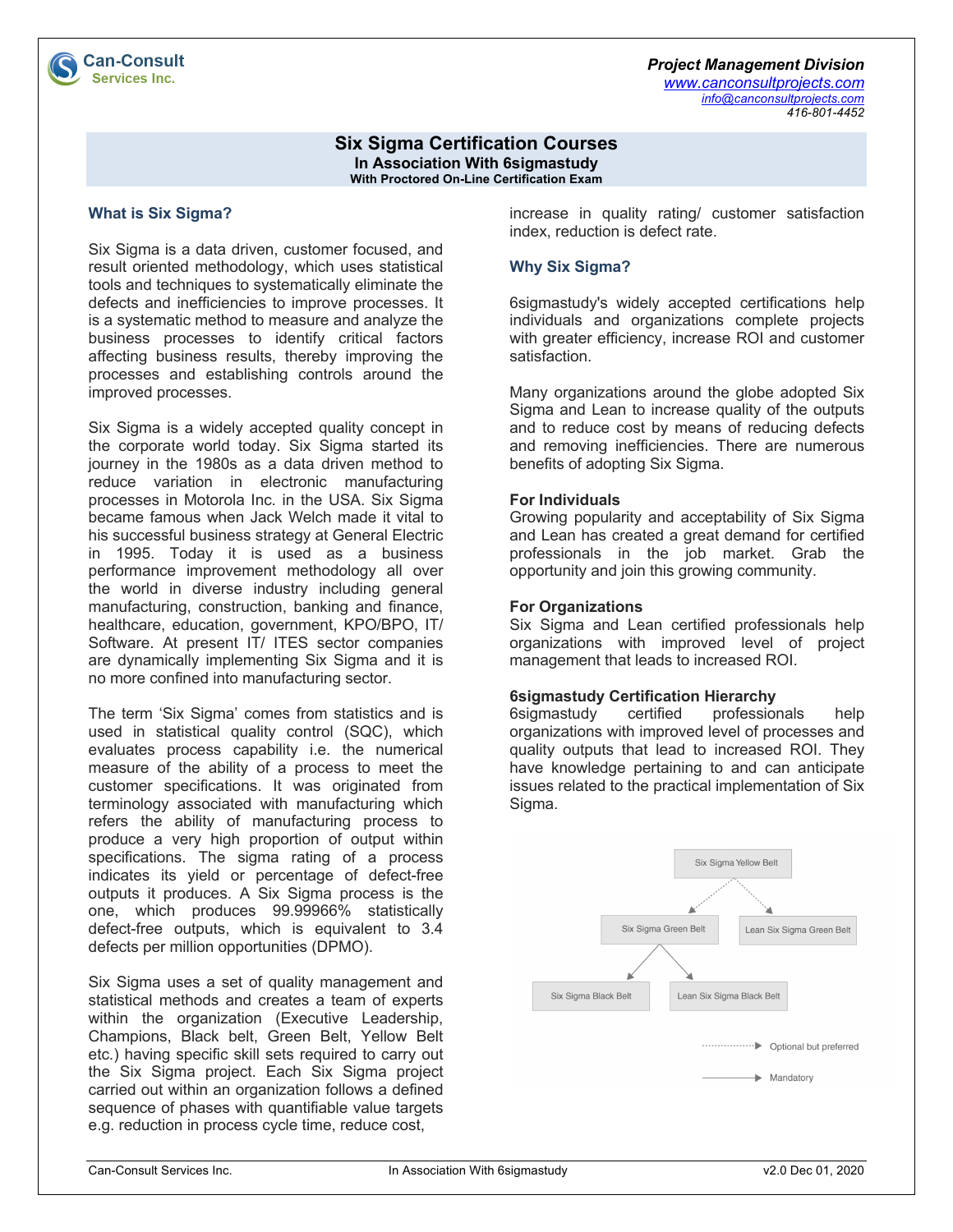### **Six Sigma Yellow Belt (FREE COURSE):**

The Six Sigma Yellow Belt course is tailored to help anyone interested to know what Six Sigma is; learn key concepts in Six Sigma; and to get a basic understanding of how Six Sigma framework works in delivering successful projects. This course is included as a part of Free Lifetime Primary Membership. Once the course is completed, the student needs to take an assessment to get the certificate. The purpose of the exam is to confirm you have basic understanding of Six Sigma.

#### *Certification Exam Format:*

**Can-Consult Services Inc.** 

- Multiple choice 40 questions for the exam; 28 need to be answered correctly to pass
- One mark awarded for every right answer
- No negative marks for wrong answers
- 60 minutes duration
- Online un-proctored exam

### *Audience Profile:*

Anyone interested in knowing more about Six Sigma can take up this course and exam for free. Send request at orders@canconsultprojects.com; with e-mail address, phone number and full name.

#### *Prerequisites:*

There is no formal prerequisite for this course.

## **Six Sigma Green Belt (SS-ON-01 & SS-ON-01P):**

Six Sigma Green Belt course focuses on providing students with an understanding of the various Six Sigma tools and techniques useful to improve the production process and minimize defects in the end product with a greater focus on the practical implementation of these tool and techniques in the organization.

#### *Certification Exam Format:*

- Multiple choice
- 90 questions per exam
- One mark awarded for every right answer
- No negative marks for wrong answers
- 120 minutes duration
- Proctored online exam

### *Audience Profile:*

This course is highly recommended for employees

and organizations requiring a standardized approach to problem solving for the purpose of continuous improvement in Quality Management.

# *Prerequisites:*

Preferably Six Sigma Yellow Belt (But Not Mandatory).

#### **Six Sigma Black Belt (SS-ON-02 & SS-ON-02P):**

Six Sigma Black Belt (SSBB) certification focuses on testing students on their comprehensive understanding of the various Six Sigma tools and techniques. The objective of the online value added course (complementary with certification exam) is to develop a comprehensive knowledge base that helps students to function effectively as a Six Sigma Black Belt in various projects. The tools and techniques cover both quantitative and nonquantitative analysis along with other necessary knowledge to improve the production process and minimize defects in the end product with a greater focus on the practical implementation of these tool and techniques in the organization.

# *Certification Exam Format:*

- Multiple choice
- 125 questions per exam
- One mark awarded for every right answer
- No negative marks for wrong answers
- 180 minutes duration
- Proctored online exam

#### *Audience Profile:*

This certification is highly recommended for employees, professionals who require developing comprehensive understanding of practical implementation of Six Sigma methodologies with the help of various tools and techniques for the purpose of continuous improvement in processes and products.

#### *Prerequisites:*

Six Sigma Green Belt Certification.

### **Lean Six Sigma Black Belt (SS-ON-03 & SS-ON-03P):**

Lean Six Sigma Black Belt (LSSBB) certification focuses on testing students on their comprehensive understanding of the various Six Sigma tools and techniques in conjunction with Lean. The objective